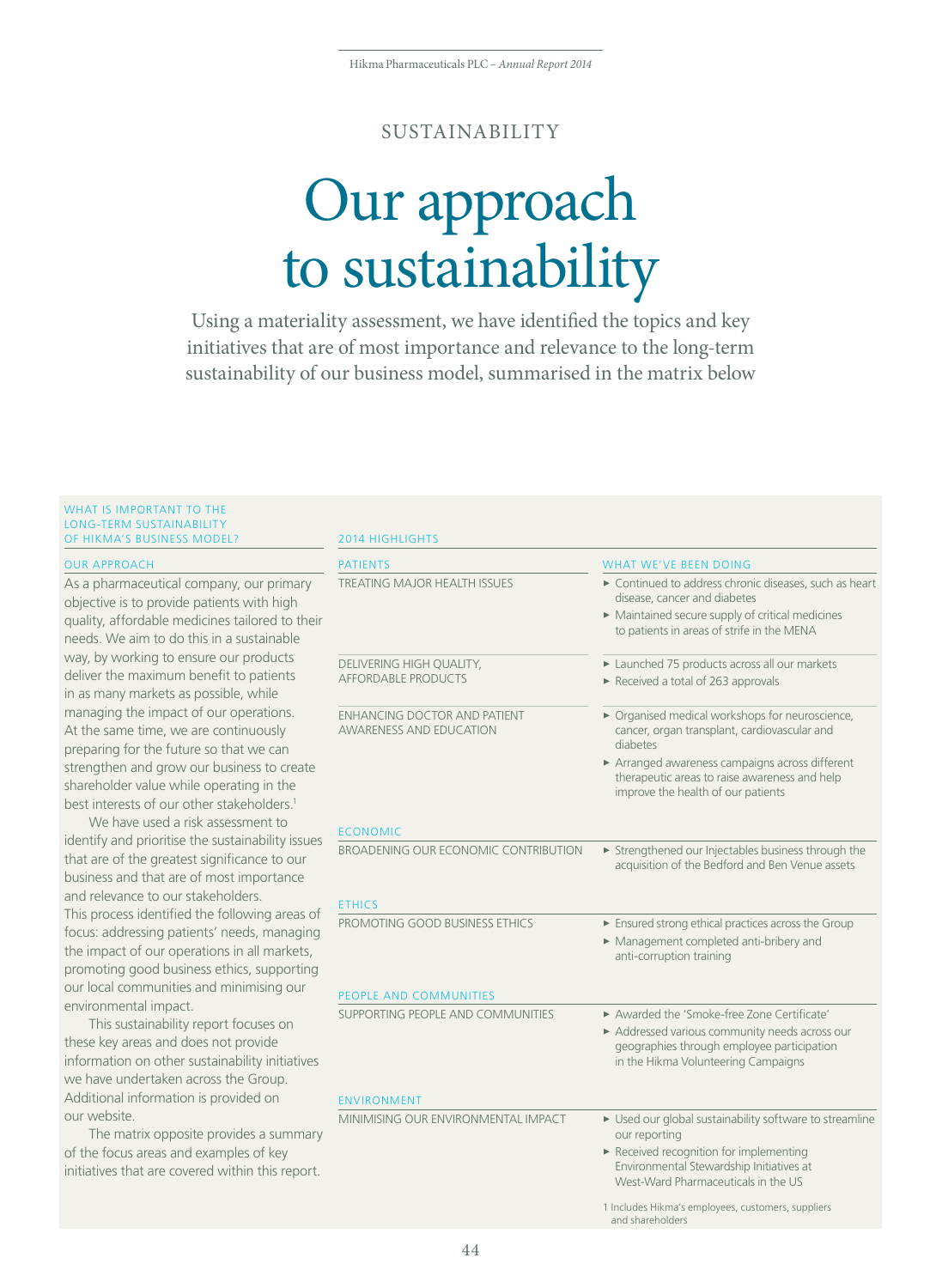# Treating major health issues

#### Why this is important

The global pharmaceutical market continues to grow, driven by strong patient demand for medicines to treat major health issues. The sustainability of our business model depends on our ability to meet the needs of doctors and patients, adapting our portfolio and capabilities to address their changing requirements over time. We achieve this through continuous investment in the development of a relevant product portfolio for each of our markets, providing both innovative products under licence and high quality, affordable generic alternatives across a broad range of therapeutic categories. Our focus on maintaining a secure supply of products in markets where demand is highest, will enable us to deliver sustainable long-term growth across our businesses.

#### What we're doing

As the global population ages and lifestyles are changing, we are seeing a higher incidence of chronic and noncommunicable diseases ('NCDs'). We are continuing to address the demand for treatment for conditions such as diabetes and cardiovascular disease, through new product launches and patient activities.

In 2014, we successfully launched Superstat® (rosuvastatin) and Torvast® 80mg (atorvastatin) in Tunisa and Algeria respectively, in line with our strategy to enrich our cardiovascular portfolio with leading treatments.

Hikma celebrated World Heart Day ('WHD') by organising activities focusing on the 2014 WHD global theme of creating healthy-heart environments. A number of our employees participated in a cycling event 'Cycling Towards a Healthier Heart' to generate awareness for a heart-healthy lifestyle and we distributed heart-healthy gifts to doctors and employees. We also raised awareness for World Diabetes Day through the distribution of vouchers to obtain free blood tests and by providing health advice from various credible sources.

Cancer is a major health issue worldwide and it is becoming increasingly prevalent across all of our markets. We continue to develop our global portfolio of high quality, affordable oncology products to increase patients' access to these critical medicines. As part of our focus on raising doctors' awareness and confidence in the quality and effectiveness of our oncology products, we undertook a clinical research programme in 2014 for our product Cemivil® (imatinib), completing the interim data analysis and study report. Eighty-seven patients were recruited and followed up for one full year from three haematology sites in Jordan. The study provides evidence to the medical community on the effectiveness and safety of our generic product, Imatinib. We are planning to publish the study results in 2015 and to conduct similar studies in other MENA countries.

The continued growth of our global Injectables business is helping us to address the growing needs of hospitalised patients and we made significant advancements in 2014. In the US, the acquisition of Bedford significantly enhances our R&D capabilities in generic injectable products and will accelerate our ability to develop a strong portfolio and pipeline. While our short-term focus is on making the Bedford products available to patients in the US, we plan to take these products to our MENA markets over time. In the MENA, we have recently restructured the way we manage the business and we have increased the resource we are dedicating to injectables in terms of sales and marketing and other business functions. This will position us to drive stronger future growth.

#### STRATEGIC PRIORITY

## SUPPORTING LEUKAEMIA AND LYMPHOMA IN THE US

We partnered with the Leukaemia and Lymphoma Society ('LLS') in New Jersey, US to raise funds and generate awareness for LLS' work with cancer patients. Our employees participated in weekly fundraising events which were followed by Light the Night Walks, joined by hundreds of other enthusiasts walking to support the society's achievements

#### STRATEGIC PRIORITY

# MAINTAINING SECURE SUPPLY OF CRITICAL MEDICINES THROUGH DONATIONS TO GAZA

Hikma made substantial donations of medicines to the people who are suffering in the Gaza Strip. Hikma collaborated with the Jordan Hashemite Charity Organisation and with the United Nations Relief and Works Agency for Palestine Refugees

in the Near East ('UNRWA') to supply critical medicines including antibiotics and treatments for patients suffering from diabetes and hypertension

Secure supply of medications is essential for our patients. In 2014, we continued to address product shortages in areas facing conflict by donating antibiotics, immunosuppressants, cardiovascular products and other medicines to patients in markets such as Gaza, Syria, Libya and Algeria. We worked with reliable nongovernmental organisations ('NGOs') to ensure a secure delivery.

In 2014, we started utilising new mediums to enhance our support for patients, such as social media and apps for mobile devices. Our recently developed 'Hikma Health' smartphone app offers helpful tools to enable patients to improve their adherence to medicines. We also supplemented our annual health campaigns, such as the obesity, diabetes and cardiovascular programmes, with social media awareness events, enabling health information to reach a global audience.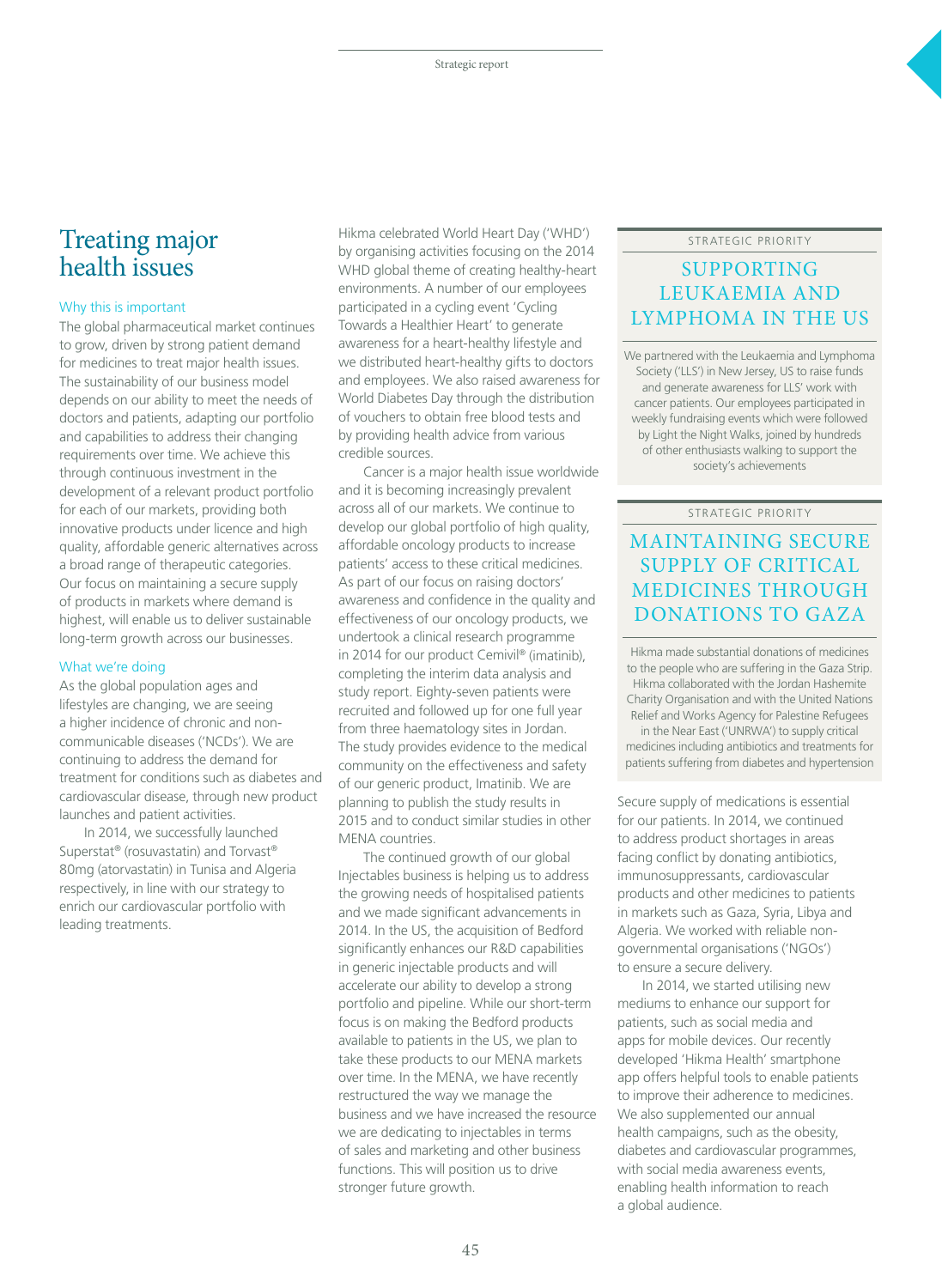#### SUSTAINABILITY *continued*

# Delivering high quality, affordable products

#### Why this is important

The challenge for governments and other customers across our global markets is how to meet the ever-increasing demand for healthcare with limited resources, particularly as populations are ageing and a growing number of patients require hospital care. Our aim is to offer customers a cost-effective solution to healthcare provision by developing a broad portfolio of high quality and affordable products. This is particularly relevant in developing markets, including the MENA region and sub-Saharan Africa, where healthcare spend per capita is significantly lower than more developed markets and generic penetration is limited.

#### What we're doing

In 2014, we increased our investment in R&D across the Group to support the continuous development of our pipeline and broaden our product offering to patients. Across our markets, we are successfully driving new product launches, adding new dosage forms and strengths, expanding into new therapeutic categories and developing new delivery systems. Our focused investment is enabling us to offer a greater number of products to patients.

As a provider of generic products, we are facilitating greater healthcare coverage through more affordable access to medicines. Particularly in MENA, we aim to focus our pipeline on the newer, fastest growing therapeutic categories and to accelerate the speed at which patients can access new treatments by targeting to launch the first or second generic on the market.

In the US in 2014, we provided around 13% of the total volume of generic injectable pharmaceutical products sold in the market. Our broad and growing portfolio of critical care injectable products is helping us to address the rapidly increasing demand for hospital products at more affordable prices than originator products. This is helping providers to reduce the cost of healthcare and is facilitating an increase in patient coverage. Following our acquisition of Bedford's product portfolio in 2014, we have begun the process of transferring those products to our facilities so that we can begin re-launching them to the market. We expect to have an initial tranche of 20 of the Bedford products back on the US market by 2017. By re-introducing the products, we are helping to address critical supply shortages in the US market.

#### STRATEGIC PRIORITY

## INCREASING PATIENT **ACCESS**

We aim to be the first to bring a more affordable version of innovative products to the market. In Algeria in 2014, we launched two central nervous system products, Arini® (aripiprazole) and Gabatrex® (gabapentin), which were the first generics on that market. In Egypt, we launched Durjoy® (dapoxetine), a selective serotonin reuptake inhibitor, and first generic. This demonstrates our ability to help improve patient access to new treatments and increase healthcare coverage at more affordable prices

#### STRATEGIC PRIORITY

# FOCUSING ON DOCTOR AND PATIENT SAFETY

In 2013, we signed a long-term supply agreement with Unilife to bring differentiated, advanced technology pre-filled syringes to the market. These products have been designed to greatly enhance the safety of both doctors and patients in the delivery of drugs. In 2014, we submitted our first product in a pre-filled syringe to the US FDA for approval and we have identified a total of 20 products to be manufactured in this form

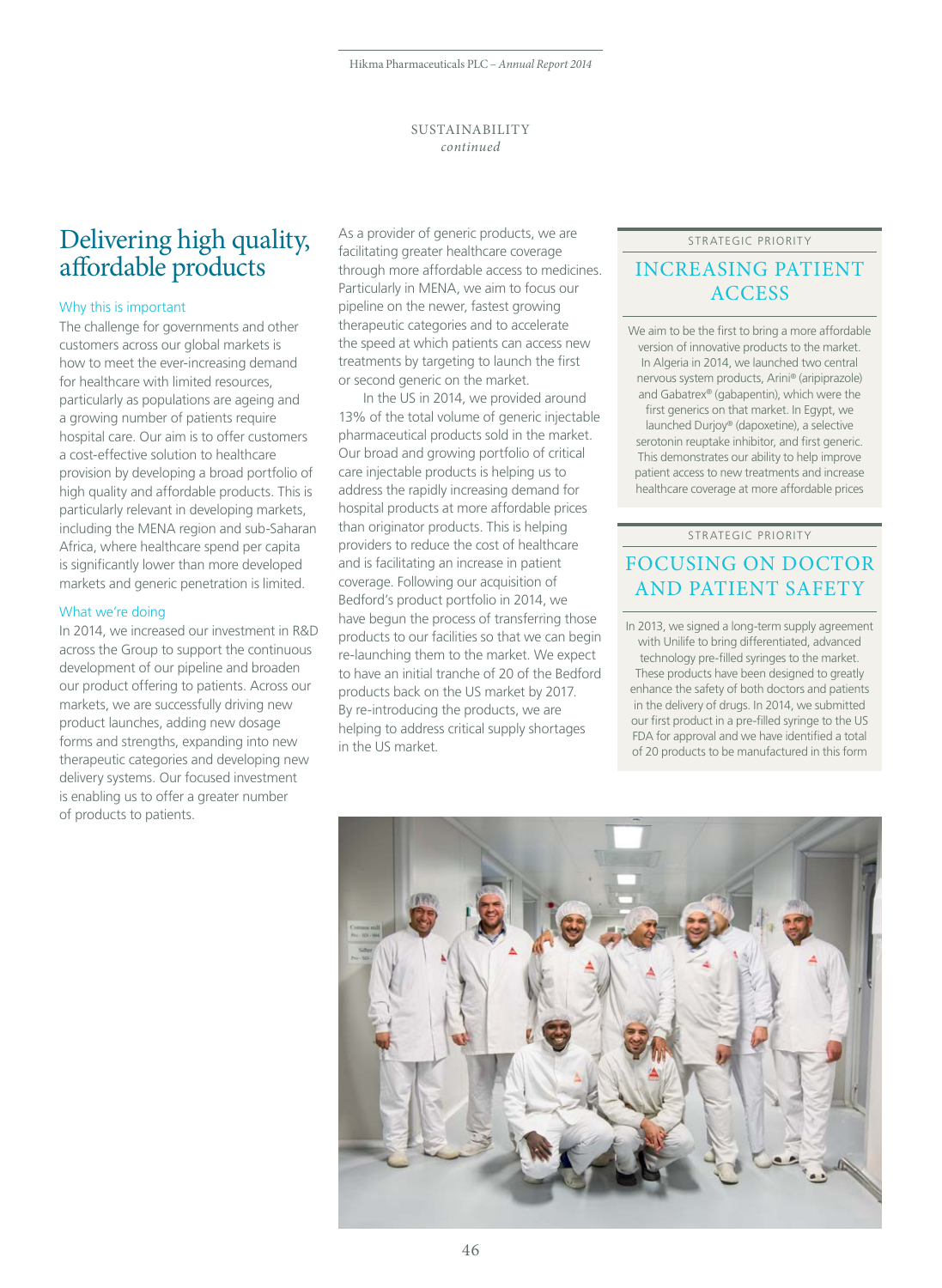It is critical to the safety of our patients that we operate high quality manufacturing facilities and can maintain secure supply of our products. We continuously invest in the maintenance of our facilities to ensure compliance with the appropriate regulatory standards. Our plants are subject to regular inspections by regional regulatory authorities (including the US FDA for a number of our global facilities), our licensing partners and our contract manufacturing customers. The emphasis we place on quality ensures we invest in the long-term sustainability of our businesses.

# Enhancing patient and doctor awareness and education

#### Why this is important

Providing holistic treatment for our patients is a key component of the way we do business. In the communities where we operate, we focus on raising public awareness of critical health issues and helping people to improve their lives by making healthy choices. In the MENA region, our sales representatives provide an important source of information for doctors, making them aware of new advancements in research and diagnosis to improve treatment. Our mission to improve lives depends on sharing knowledge and promoting healthy practices to improve the treatment and care available to our patients.

#### What we're doing

This year, we continued to organise education programmes for doctors. These included a number of events for top physicians in critical therapeutic categories such as diabetes, cardiovascular disease, central nervous system conditions and transplant surgery.

As part of this programme, we held a Hikma Oriented Psychiatric Education ('HOPE') workshop in 2014 to support doctors in addressing the high level of unmet needs in neurological and psychiatric care. The meeting was accredited by the European bipolar forum, bringing together around 125 psychiatrists in Istanbul, Turkey to be taught by notable international speakers and discuss new findings in neuroscience.

In 2014, we held a Hikma Cardiovascular Forum in Portugal. Cardiologists were provided with new information and perspectives on effective strategies to help patients reach their treatment goals. The scientific programme was endorsed by the Jordanian Cardiac Society, the Saudi Heart Association and the Egyptian Society of Cardiology. Also in Portugal, more than 100 Ear, Nose and Throat ('ENT') specialists and pulmonologists attended the CURE symposium held by Hikma, which focused on new findings in the field of anti-infectives.

In 2014, we sponsored key doctors from the MENA region to participate in the European Association for the Study of Diabetes ('EASD') congress that was held in Vienna, Austria. The EASD is the world's leading international forum for diabetes research, not only for individual scientists but also for the pharmaceutical industry worldwide.

We care for our cancer patients' needs and work with NGOs to improve cancer care and critical knowledge. In the US, we co-operated with the Susan Komen Foundation which we have a longstanding relationship with. This year, our employees participated in the Race for the Cure Campaign.

The sustainability of our business relies upon an open dialogue with our stakeholders to achieve shared knowledge and education. We continuously work on advancing the efficacy and safety of our products. In 2014, Hikma signed a service agreement with PrimeVigilance, a leading international company that provides pharmacovigilance and medical information services. In June, our Global Pharmacovigilance System went live, marking the beginning of a new phase in the way we manage safety information and case reports from patients and doctors.

#### STRATEGIC PRIORITY

## RAISING DIABETES AWARENESS

In recognition of World Diabetes Day, we conducted a series of health activities to benefit our people, doctors and communities. Internally, we educated our people with health advice to lead more active and healthy lifestyles. Our different businesses participated in various ways; for example, in Morocco, we provided continuous medical education for endocrinologists by organising a diabetes forum, bringing together diabetologists from all the MENA countries. The forum was sponsored by the Jordan Society of Endocrinologists, the American Association of Clinical Endocrinologists (Gulf chapter) and the Arabic diabetes forum. In Jordan, we also offered free public screening to serve the local community

#### STRATEGIC PRIORITY

## SUPPORTING IMPROVED TRANSPLANT OUTCOMES

Our focus on working more closely with transplant surgeons across our markets is increasing, fuelled by the higher demand in Syria, Libya and other countries in MENA. In 2014, we organised group meetings for surgeons in Egypt and Algeria to discuss the optimisation of transplant treatments. In Saudi Arabia, we addressed the risk of nonadherence of immunosuppressant regimens to transplant patients. We also sponsored a kidney transplant workshop and symposium in Sudan. A clinical study began for Myora® (mycophenolate mofetil), an immunosuppressant used for renal

transplants. The study was funded by Hikma based on a request from the Jordan Food and Drug Administration as part of the Myora risk management plan to assess the safety and efficacy of the product, covering 25 patients from two hospitals over a one-year period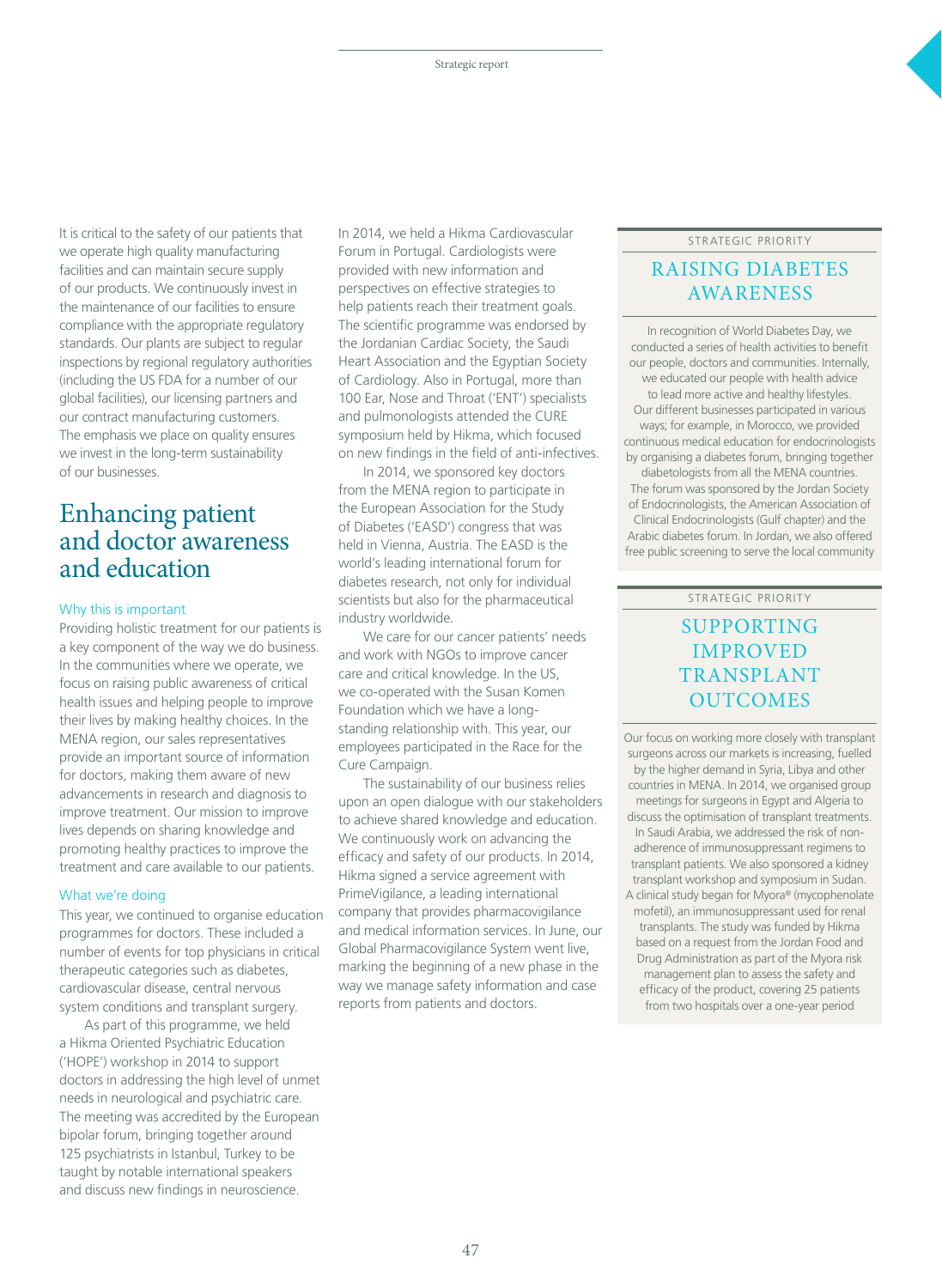# Broadening our economic contribution

#### Why this is important

Hikma's business model of developing strong local businesses in each of our markets ensures that we bring significant economic benefits to the countries in which we operate. The investments we make to recruit and train a skilled local workforce, build local manufacturing facilities and transfer technology and knowledge between our different geographies help to grow successful local businesses, while at the same time contributing to the sustainable growth of the local pharmaceutical markets and economies where we operate.

#### What we're doing

Within Hikma, we believe that our employees are our most important and valuable asset. Hikma now employs around 7,250 people in over 45 countries. Across the Group, we continuously invest in our employee benefits, including providing quality healthcare, supporting personal growth through training, and consistent reviews of remuneration packages and salaries. In 2014, we spent around \$338 million on salaries and employee benefits across our businesses.

We ensure that we enhance the skills and capabilities of all our employees through training and we are also continuously identifying and developing future managers across our businesses. In 2014, we continued with our middle management training programme in co-operation with the American University of Beirut ('AUB'). The programme focused on various topics such as strategic thinking, change and innovation management, developing and empowering people, decision making and leadership. Additionally, Hikma organised a mass training programme for its managers in Jordan on Efficient Meetings Training, which addressed crucial steps in planning and conducting business meetings. As part of this initiative, we established a Global Management Committee in 2014, comprising senior managers from across our three businesses and key corporate functions.

The GMC will support the Executive Committee in implementing and monitoring the Group's strategic plan.

In 2014, we continued to invest in maintaining, upgrading and expanding our facilities to support future growth. We invested a total of \$91 million across our multiple locations. This investment is strengthening our businesses, improving the quality of our products and ensuring that our facilities are capable of meeting the growth in demand for our products. In MENA, the key investment projects were in Sudan and Egypt. In Sudan, we invested \$7 million in 2014 to upgrade the local facility we purchased in 2011 to be compliant with current Good Manufacturing Practices ('cGMP'). Once completed, this plant will significantly increase the number of products we are able to supply to the Sudanese market and will enable us to export to our other markets in the region. In Egypt, we completed the build of a state-of-the-art finished product warehouse which can accommodate 3,200 pallets and completed the renovation of the packaging area. These investments will increase the annual production output of our Egyptian plant.

Since entering the field of oncology, Hikma has invested more than \$50 million in developing capabilities for the manufacturing of oncology products. These investments include the acquisition of Thymoorgan in Germany, the joint venture with Haosun in China and the recent establishment of the new oncology chemicals plant in Jordan. This plant has been designed and built to meet local and international regulatory requirements and operates under strict safety regulations.

We have strengthened our global footprint in the Injectables business with the recent installation of the pre-filled syringe line in the US, thus offering patients access to more innovative products. In 2014, we completed the acquisition of Bedford and the Ben Venue manufacturing facility. The Ben Venue site has a state-of-the-art QDC which will significantly strengthen our existing R&D capabilities and support the development of a strong product pipeline.

# Promoting good business ethics

#### Why this is important

Since Hikma's inception, it has been embedded in our culture to promote good business ethics across our businesses and geographies. We believe that a solid reputation for ethical values such as integrity and honesty in how we conduct our business are vital to our company's reputation and success. Hikma has a zero tolerance policy for bribery and corruption and does not conduct business with any company that fails to meet its standards.

#### What we're doing

Our Code of Conduct was reviewed, updated and approved for 2014. The Code has now been translated into seven languages to support Hikma's broad operating footprint: Arabic, English, French, German, Portuguese, Russian and Slovakian.

In 2014, we renewed our membership of the United Nations Global Compact ('UNGC') for the seventh consecutive year. This required Hikma to demonstrate that its strategies and operations continue to be aligned with the ten principles of the UNGC across four key ethical areas, in all of our locations. This year we focused on raising internal awareness and further educating employees about the importance of human rights, labour laws, the environment and anti-corruption.

Across the Group this year, we placed a strong emphasis on increasing awareness of our employees' rights by educating them on the available policies and schemes associated with potential claims and benefits. Several labour unions were established and developed across the Group's geographies, enhancing communication channels between these unions and employees to ensure transparency and fairness.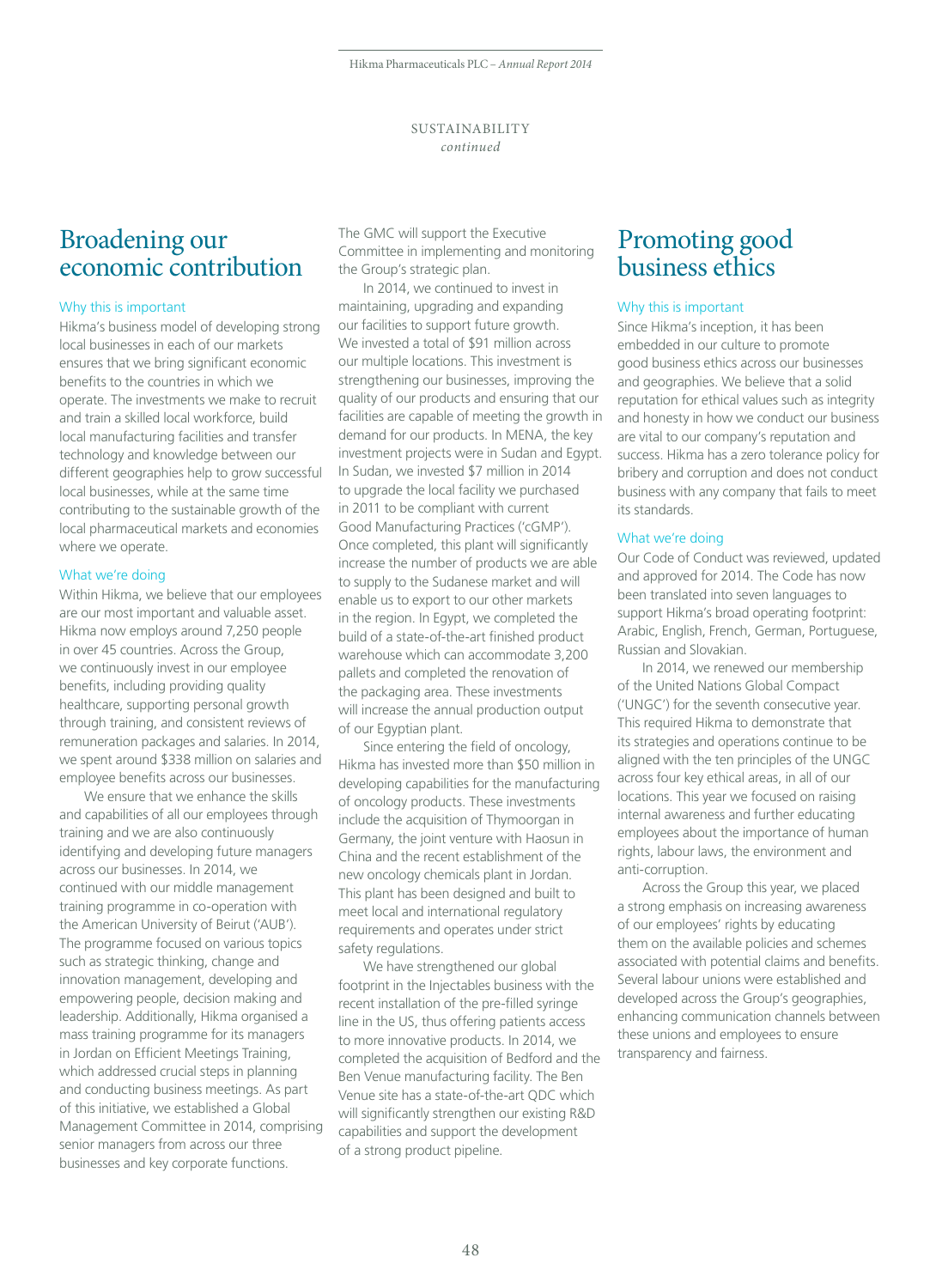

#### STRATEGIC PRIORITY

## INVESTING IN **CONTINUOUS** EXPANSION ACROSS OUR GLOBAL MARKETS

In 2014, we invested around \$91 million of capital expenditure across our global markets. Our continuous investment to maintain, expand and upgrade our manufacturing plants across the MENA, Europe and US will support sustainable long-term growth and benefit the markets in which we are located. By expanding our geographic reach we are providing access to affordable medicines for a greater number of patients

Over the past few years, Hikma has operated a web-based compliance reporting system called 'Speak-Up' through which employees can voice their concerns in a confidential manner. Hikma has an open door policy in regards to communication with its employees and when employees are seeking a more discrete or anonymous method of reporting, they can use the Speak-Up system.

Hikma has previously installed anonymous reporting platforms across the US and European operations, and in 2014 Hikma introduced a web-reporting system for the MENA region. All Speak-Up reports are received by the compliance team, the VP of Corporate HR as well as the General Counsel.

#### Hikma's corporate values

- $\triangleright$  Integrity: acting honestly and truthfully
- $\triangleright$  Drive for Excellence: achieving the highest standards
- $\blacktriangleright$  Respect: recognising differences, needs and expectations
- $\triangleright$  Transparency: being accountable and open
- $\triangleright$  Quality: maintaining best-in-class manufacturing standards

#### Anti-bribery and anti-corruption training

In 2014, all managers in all Hikma locations underwent face-to-face roll-out training sessions on compliance and conduct, with over 600 managers receiving the training. After completing the training courses, the managers in turn trained their teams and support staff, with over 1,600 employees receiving the training from their managers. The Sales and Marketing session covered the policy for gifts, hospitality and entertainment as well as interaction with healthcare professionals ('HCPs'). The training sessions covered the following:

- ► Code of Conduct
- Compliance Overview
- **>** Sales and Marketing Policy
- $\blacktriangleright$  Speak-Up
- $\triangleright$  Conflict of Interest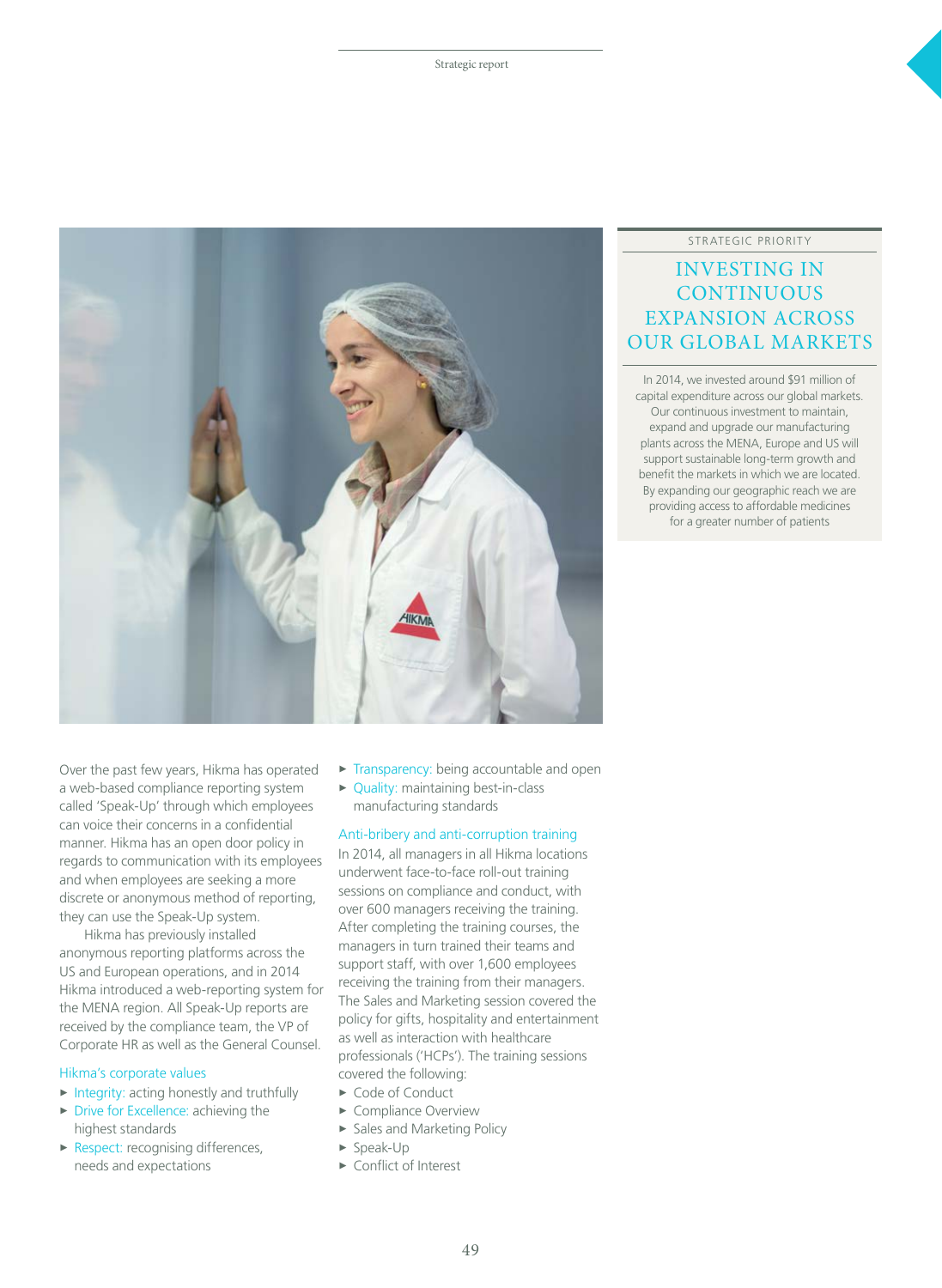#### SUSTAINABILITY *continued*

# Supporting people and communities

#### Why this is important

Our focus at Hikma is on improving lives, not just through the products we sell, but by investing in our people and by advancing and building communities through developing and investing in the healthcare sectors across our global markets. We support our global team of around 7,250 employees and their families and seek to instil in them a spirit of responsibility and altruism to benefit their communities. We also work directly with organisations in the communities where we are located through corporate responsibility events and medical donations, with a focus on initiatives related to education and welfare. A positive and healthy relationship between our people and our communities results in a synergy that ensures the sustainability of our business.

#### What we're doing

Over the years, Hikma has found that raising community awareness about health issues has had a significant impact. From 2013 through to 2015, Hikma committed to supporting the Jordanian Royal Health Society ('RHAS') through establishing Healthy Community Clinics in two comprehensive health centres in Jordan to provide medical attention and promote preventative measures to patients suffering from chronic diseases. The patients are offered a special diet, physical activity training and awareness sessions on related diseases, alongside continuous follow-up on the progression of their treatment programme.

Hikma believes in the promotion of education across the region as a key sustainability priority. Across our businesses we work closely with local schools and universities and we offer internship placements in a number of our markets.

In 2014, we provided internship roles for students across a number of our businesses, including Jordan, the UK and Germany, enabling these individuals to gain practical and relevant experience for their future career goals. We regularly partner with entities that invest in educating young people across the globe and in 2014 we supported a pan-Arab initiative to offer a not-for-profit platform for massive open online courses ('MOOCs') from Harvard, MIT and UC Berkeley. Hikma's support for such initiatives will help to ensure that the Arab world is at the forefront of educational innovation.

To encourage our people to be active members of their communities and to instil the spirit of volunteerism, Hikma held its annual global volunteering day across the Group in 2014. The activities varied across our global markets. For example, in Jordan, we partnered in an 'Earth Hour' campaign to raise awareness for climate change alongside participants in over 150 countries. Employees also volunteered in the preparation and distribution of food packages for over 250 underprivileged families consisting of more than 2,000 family members. In Tunisia, our employees volunteered in the renovation of school classrooms in a rural village near our manufacturing plant and in Algeria, our employees volunteered in a 'Clean up the Environment Campaign', participating in various activities in the neighbourhood of our facilities. In Portugal, our employees hosted an educational event for children in foster homes. In New Jersey, US, our employees collected a significant amount of clothing and raised funds which were matched by West-Ward Pharmaceuticals. Proceeds went to the Lanoka Harbor Emergency Medical Services to help with repairs and damages caused by Hurricane Sandy.

#### STRATEGIC PRIORITY

### RAISING BREAST CANCER AWARENESS

In 2014, we organised a breast cancer campaign to support cancer patients in Jordan. Our employees hosted cancer survivors to speak at an awareness discussion about their personal experiences and how to deal with the disease in a positive and healthy manner. The discussion was also directed towards the family members of patients with the disease to help them in providing patient support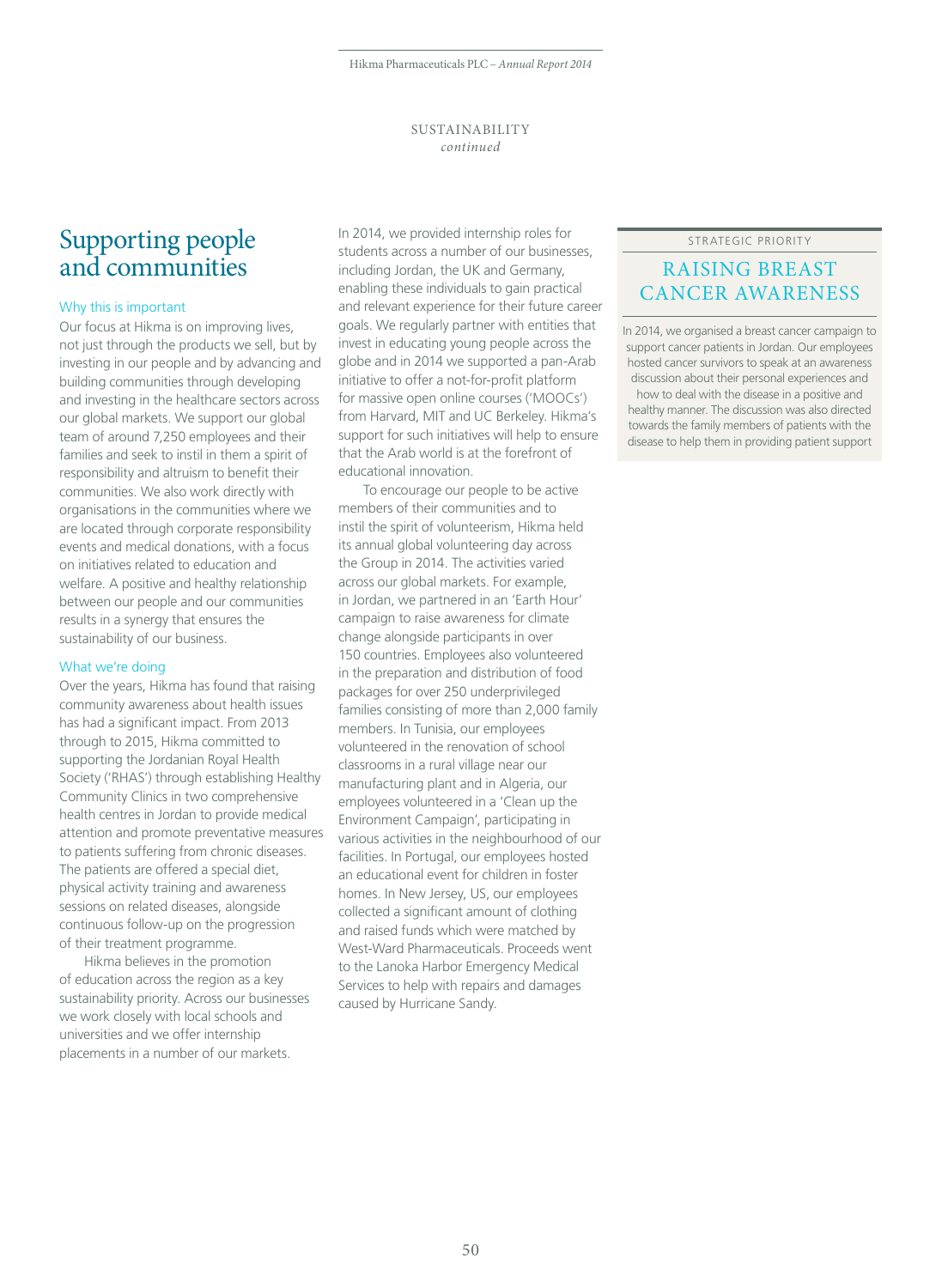We believe that investing in our employees' wellbeing and happiness is the key to building a successful and sustainable business. Since its founding, Hikma has strived to ensure a positive and healthy work environment. In 2014, our annual employee welfare week, 'You are Hikma', was held across our global locations. The campaign reflects Hikma's dedication to improving the quality of life of its employees through personal empowerment, encouraging corporate citizenship and improving wellbeing through educational activities. The focus of this year's campaign was on health and safety and the environment. Over 500 employees participated in activities, including medical testing, blood donations and awareness lectures on topics such as work-related injuries and the safe use of drugs.

In 1994, Hikma officially enforced a smoke-free policy across all of its premises. Since then, Hikma has expanded its initiatives in fighting tobacco use by holding several sessions for companies located in Jordan about the hazards of smoking, offering practical guidance for corporations on how to become smoke-free and on how to expand their smoke-free experience beyond their workplace. In June 2014, Hikma was awarded the 'Smoke-free Zone Certificate' by the King Hussein Cancer Center and Foundation for its efforts in implementing a strict anti-smoking policy in all of its premises, cafeterias, vehicles and meetings.

# Minimising our environmental impact

#### Why this is important

Our role as a healthcare provider is not limited to providing medications for patients. We recognise that the environment that people live in is as much a part of our care as is treating illness. As a pharmaceutical manufacturing company, we take an active role towards limiting our impact on the various elements of the environment including GHG emissions, water and energy use. Through closely monitoring, reporting and improving our operations, we follow a systematic approach that ensures the sustainability of our business and the continued health of our communities.

#### What we're doing

Across the Group we are conscious of our global footprint and are continuously assessing ways to minimise our environmental impact. We promote good practices of responsible use of energy and electricity consumption.

As part of our reporting practices, we have been actively committed to the Carbon Disclosure Project ('CDP'), which provides valuable insight into our greenhouse gas emissions and climate change strategy. The CDP holds the largest collection globally of climate change data and aims to use the power of information disclosure to improve the management of environmental risk. This year, Hikma scored 82 'B' in the rating of healthcare sector responding companies in the CDP 2013 report, a great improvement over our previous scores.

After successfully passing the audit, our site in Amman is now the first Jordanian site to achieve such certification and among the first in the MENA region. This achievement will help improve our management and consumption of energy.

West-Ward Pharmaceuticals received the Environmental Stewardship Award from the New Jersey Department of Environmental Protection for taking voluntary and proactive steps that exceeded compliance guidelines. These included installing light sensors in warehouses and offices to reduce energy costs and energy consumption. Moreover, new raw material purchasing systems were installed to mitigate the environmental impact of extraction, processing and transportation of raw materials to help minimise West-Ward's carbon footprint.

Hikma signed a service agreement with Credit 360, a global sustainability software company. This was an important step for us as it facilitates the move to the next level in our data gathering capabilities in order to collect and process complex and important information across the Group.